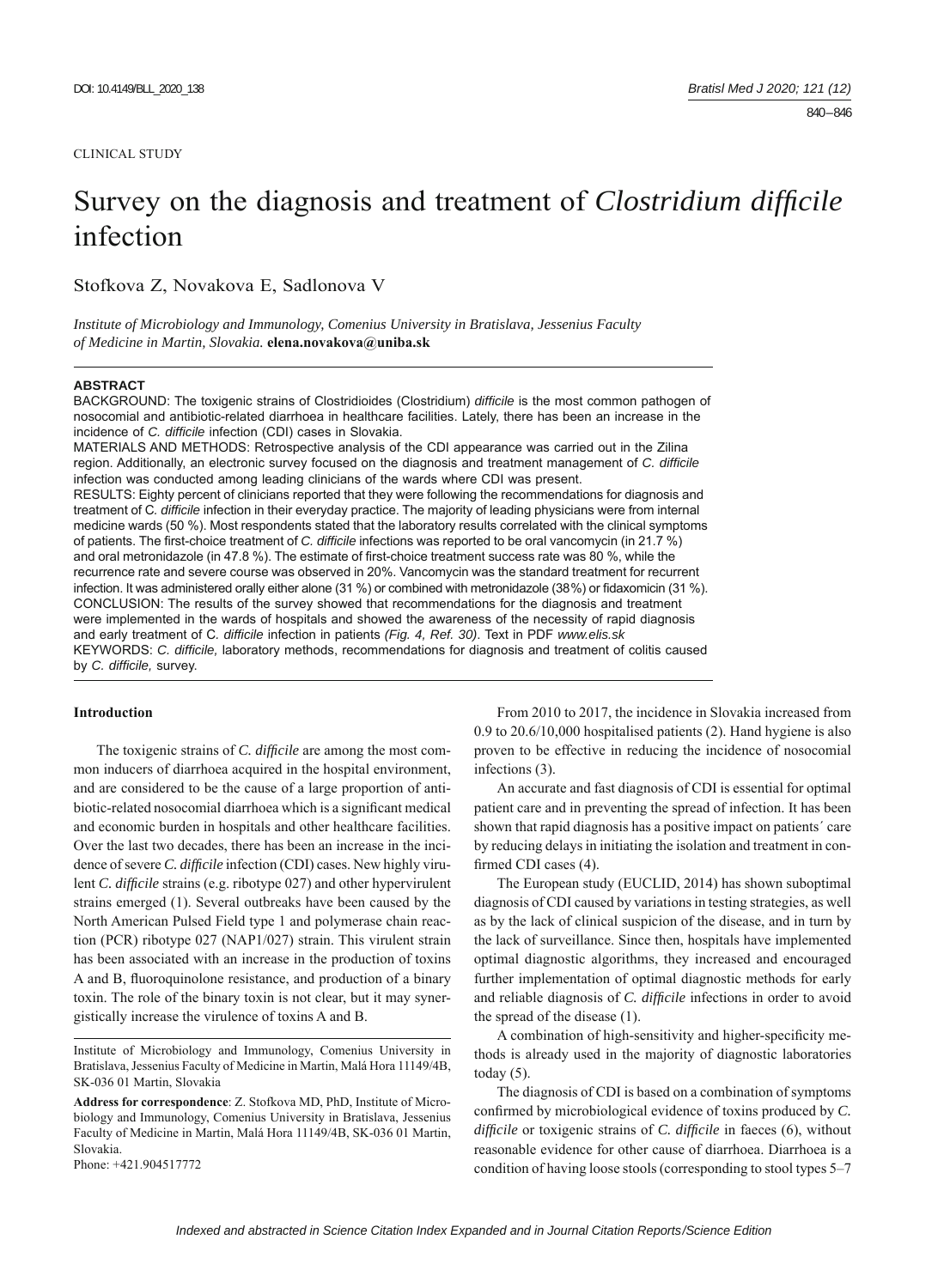in Bristol stool chart) in frequency of three stools in 24 or fewer consecutive hours (7). Risk factors for severe CDI are age over 65 years, current treatment with broad-spectrum antibiotics, and long-term hospitalization (longer than 3 weeks) (8).

Metronidalozole and vancomycin have been the mainstays of CDI treatment in recent years. Fidaxomicin is a macrocyclic antibiotic approved for the treatment of CDI in adults. Fidaxomicin is also associated with greater preservation of the intestinal microbiota as compared with vancomycin (9). Optimal treatment depends on the severity of the disease and the risk of recurrence (10). Treatment response is present when after therapy, either the stool frequency decreases or stool consistency improves, as well as when other parameters of disease severity (clinical, laboratory, radiological) improve and no new signs of severe disease develop (7).

A big problem is the recurrence of CDI which usually manifests as diarrhoea and other signs and symptoms of CDI, and is confirmed by recurrence or persistence of a positive stool test result for *C. difficile* or its toxins. Most recurrences, up to 25 %, occur within the first 30 days of completing a course of anti-CDI antibiotic therapy, and may arise from a resumption of the primary infection (relapse) or a new exposure to *C. difficile* (reinfection)  $(6, 7)$ .

Faecal microbiota transplant (FMT) is effective in the recurrent course of the disease (11).

FMT was integrated into European guidelines as a standard for the treatment of patients with multiple CDI relapses (7). The antibiotic stewardship in healthcare settings is needed (16)

# **Methods**

The data were taken from the epidemiological information system (EPIS) of Slovakia. Reported CDI cases with colitis caused by *C. difficile* in population of Zilina self-governing region were processed from years 2015–2019. The involved districts of the Zilina self-governing region were Žilina, Bytča, Čadca, Kysucké Nové Mesto, Dolný Kubín, Trstená, Námestovo, Ružomberok, Liptovský Mikuláš, Martin, and Turčianske Teplice.

We have also conducted an electronic survey among leading clinicians from different wards where CDI was common. Electronic survey was focused on the diagnosis and treatment of *C. difficile* infection. The survey was carried out from March to June 2019 via electronic questionnaires which were sent to the leading clinicians of wards in Slovakia. The answers were filled in by 24/100 leading clinicians from various wards namely internal medicine (50 %), long-term care (17 %), intensive care (17 %), paediatrics and infectology (8 %), and oncology (8 %) from primary, secondary and tertiary hospitals. The questionnaires consisted of several questions concerning laboratory diagnosis and treatment of CDI, the use of current recommendations for the diagnosis and treatment of colitis caused by *C. difficile* (8, 10), testing methods, testing frequency in patients, testing of toxins, correlation of symptoms of CDI with laboratory results, treatment management according to the severity of the disease, treatment of CDI recurrences, and possibilities of other treatment methods (12).

## **Results of appearance of CDI in Žilina region**

According to data reported to EPIS in Žilina region, the incidence of reported CDI increased. The incidence rate in 2015 was 4 patients per 10,000 inhabitants, it doubled in 2017, and increased up to 10 per 10,000 inhabitants in 2018, while in 2019, this number remained approximately on the same level with 10.2 CDI patients per 10,000 inhabitants. About 84 % of CDI patients were hospital-associated infections (HAI-CDI), and 16 % of CDI patients were community-associated cases (CA-CDI).

As displayed in Figure 1, the HAI-CDI cases per 100,000 inhabitants of Žilina region in 2019 were reported from internal wards, long-term care, intensive care units, surgery, pneumology, infectology, neurology and other wards (urology and oncology, etc.).

In the period from 2015 to 2019, the numbers of CDI cases per 100,000 inhabitants increased in Žilina region and Čadca district. In Martin district, the total number of reported CDI cases in population remained at the same level, while in 2019 there was even a slight decrease in the incidence of CDI cases. In 2019, 75.5 % of CDI cases in population of Žilina district were older than 65 years,  $12.5\%$  were in the age group of 55–64 years, 8.5 % were in the age group of 45–54 years, while 3.5 % patients with CDI were reported among patients under 44 years. The proportion of females with CDI in 2019 was 55 % while the proportion of males reached 45 %.

#### **Results of a survey of the diagnostics and treatment of CDI**

The survey questions were focused on the diagnosis and treatment of patients with colitis caused by toxigenic *C. difficile*.

Most of the clinicians who participated in the survey (80%) stated that they were following the current recommendations for diagnosis and treatment of colitis caused by *Clostridium difficile* in their wards. The question was aimed at establishing which diagnostic testing methods the participants clinicians requested when CDI was suspected in their patients.

As to the laboratory testing of biologic samples, the glutamate dehydrogenase (GDH) assay and toxins A/B (EIA) were requested most frequently. In suspection of CDI in patients, a majority of



**Fig. 1. Reported HAI-CDI cases in Zilina region in 2019.**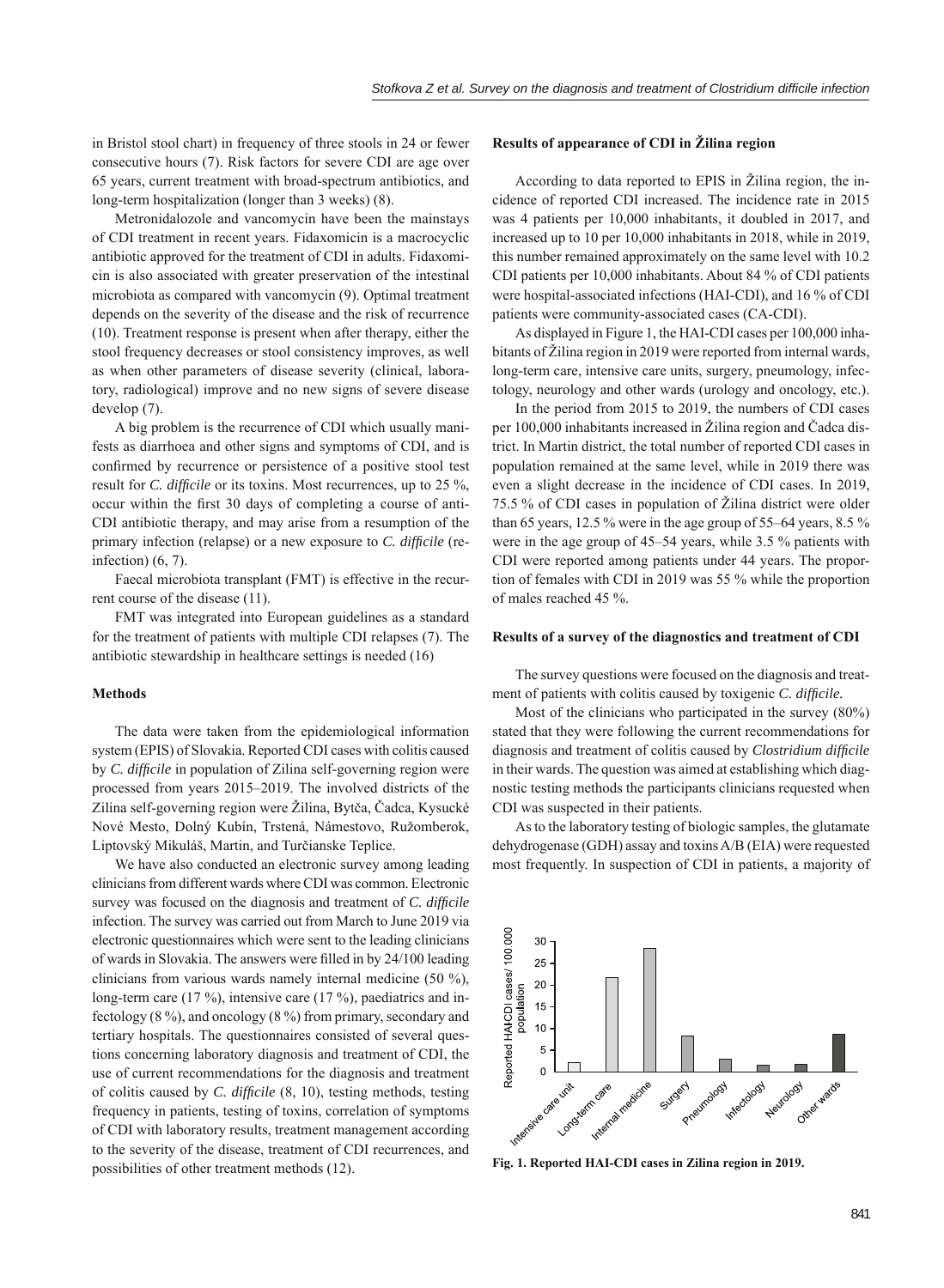840 – 846

clinicians indicated GDH test along with A/B toxins. The realtime PCR (polymerase chain reaction) was not requested in the diagnosis of CDI. As to the testing the *C. difficile* toxin, the clinicians indicated the toxins A/B EIA test (immunochromatography) in 58.3 %, or enzyme-linked immunosorbent assay (ELISA) in 33.3 % of patients´ samples. Multi-step diagnostic algorithms are integrated in the laboratory practice.

The majority of clinicians (83.3 %) stated they requested diagnostic testing for CDI at the beginning and at the end of the CDI treatment, and 16.4 % participants ordered the testing of biologic samples at the beginning, during, and after the treatment of CDI.

The turn-around time of laboratory testing methods was satisfying from the point of view of clinicians. The majority of clinicians reported that the results of laboratory tests for the evidence of toxins correlated well with patients' clinical symptoms of colitis caused by *Clostridium difficile*. A proportion of 50 % of respondents stated that results of tests for the detection of A/B toxins in patients correlated with the clinical signs of CDI in 80‒90 %, while 33 % of clinicians considered them to correlate in 60‒80 %.

Eighty percent of participants in the survey presented that they have already been following current recommendations for therapy of colitis caused by *C. difficile*. The first-line therapy success rate estimated was  $80\%$  in clinical cure,  $2-5\%$  in persisting colitis, 1 % in sepsis or megacolon, and 15 % in recurrence. According to the participating clinicians, the success rate of first-line treatment in patients with CDI was 80%. The recurrence of *C. difficile* infection occurred in 15 % of CDI patients. The surveyed clinicians noted that recurrences were mostly common in their patients within 1 month or 2 months after completing the therapy of CDI (80 % or 20 %, respectively).

The first-line therapy of *C. difficile* infections at a particular ward was reported to be oral vancomycin (21.7 %), oral metronidazole (47.8 %), or concomitant oral vancomycin with i.v. metronidazole (17.4 %).

Participants of the survey specified that in patients with CDI recurrence without SIRS or sepsis, they used vancomycin p.o. in 10 cases (42 %) as first-choice treatment, vancomycin p.o. concomitantly with metronidazole i.v. in 42 %, or fidaxomicin in 8 %. Vancomycin p.o. with descending pulse dosing was noted to be administered in 8 % of the patients.

In cases of CDI recurrence with SIRS or sepsis, the clinicians reported to use vancomycin in (30 %) as well as vancomycin p.o. and concomitant treatment with metronidazole i.v. in 40 %. They also reported treatment with fidaxomicin in 30 %.

As to the individual approach in CDI treatment, the clinicians mentioned diverse treatment strategies depending on whether there was a risk of severe course (e.g. severe leucocytosis), fulminant course (sepsis, toxic megacolon), if immunocompromised patients were involved, or continuance of antimicrobial treatment was necessary. Participating clinicians also noted that they used individual approach in treatment of colitis caused by *C. difficile* in patients with inflammatory bowel disease, i.e. those particularly susceptible to intestinal infections, also in older patients and those at high risk of developing enterococcal resistance (Fig. 2).



Proportion of other approach treatment (%)

**Fig. 2. Individual approach in the treatment management of colitis caused by** *C. diffi cile.*



**Fig. 3. Fidaxomicin used by clinicians.**

The clinicians had already been using fidaxomicin in the treatment of patients with a severe course of CDI or in patients with recurrent CDI in cases that the intestinal microbiota had not been yet deteriorated (Fig. 3).

Almost 50 % of clinicians had already been indicating the treatment with fidaxomicin p.o., especially in patients at high risk of severe disease, when the recurrent CDI could be risky, in case of severe course of infection (9 patients), in cases of first, second or multiple recurrences (1, 1, or 4 patients, respectively), in case of high risk of recurrence (1 patient), in case of the need for continued antibiotic therapy (4 patients) and in patients at high risk of developing enterococcal resistance (2).

The clinicians noted that faecal microbiota transplant (FMT) was performed at their ward (25 %). The clinicians reported that faecal transplantation was carried out in patients with recurrent CDI (more than 2 or 3 recurrences).

## **Discussion**

The incidence of CDI has also risen in Europe and all over the world. In a survey of 97 hospitals across 34 European countries, the incidence of *C difficile* in hospitalized patients was 41 per 100,000 patient-days. In Canada's region of Quebec, the incidence in 2003 reached 92.2 cases per 100,000 population. CDI is more common in elderly people; old age may promote susceptibility to colonization and disease (13) According to Point Prevalence Survey (PPS) of healthcare-associated infections (HAI) carried out in the Slovak Republic in 2017, the most commonly detected microorganism was *C. difficile* (17.4 %) in comparison to the Eu-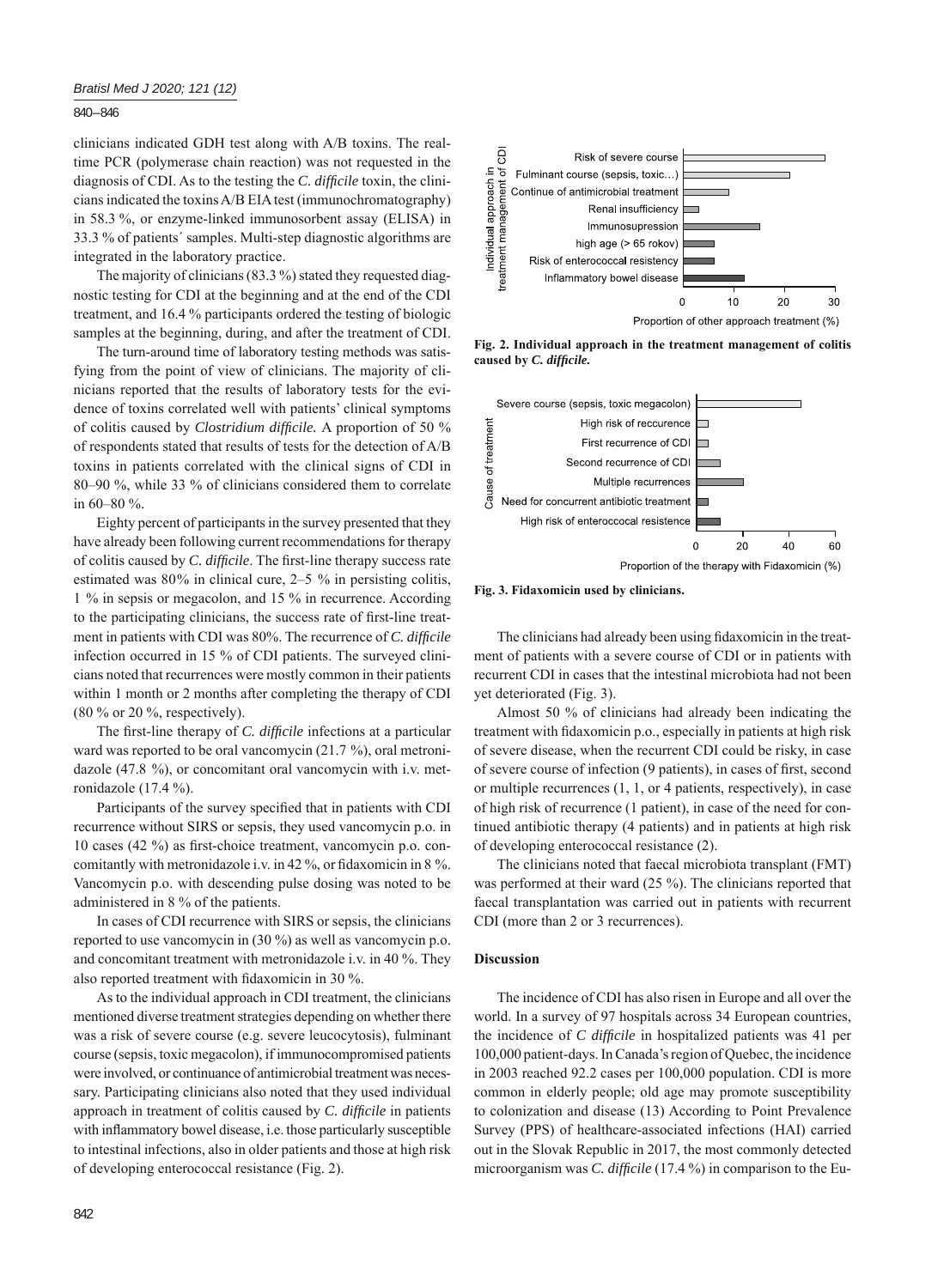

**Fig. 4. Suggested diagnostic procedure for suspected CDI. Source: own processing according (17, 18).**

ropean mean which was 7.3 % Since 2012, the incidence of the given pathogen has increased (from 1.7% to 17.4 %) due to its potential to survive and spread in the hospital environment (14). The incidence of clostridial infections in PPS in Slovakia (14.1 % of all nosocomial infections; 84.8 % of gastrointestinal tract infections) was found to be high as compared to the European mean (4.8 %

of all nosocomial infections; 44.6 % of gastrointestinal infections) (15). The study revealed a decrease in frequency of CDI testing in comparison to the European mean. The median number of stool analyses for CDI in the Slovakia is 19 per 10,000 patient-days (14).

According to the study carried out by Novakova et al, 87.5 % of participating hospitals used the recommended multi-step testing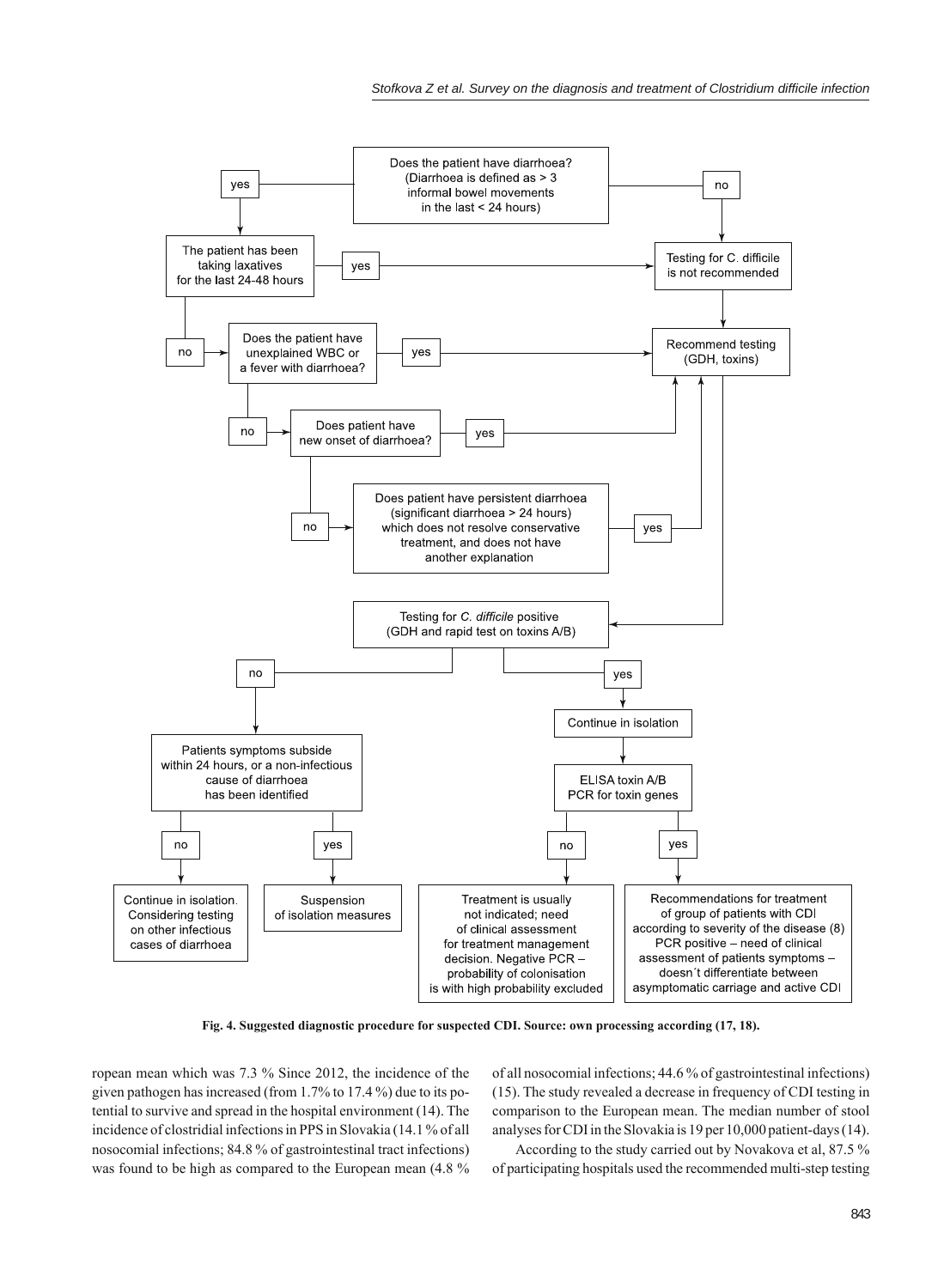#### 840 – 846

algorithm. The mean testing frequency in Slovakia was determined to be lower than that in the European Union (45.3 vs 36.5 tests per 10,000 patient-days (16)

In 2017, 88.5 % (1,715 cases) of hospital-associated cases of CDI in the Slovakia were reported from internal wards, 7.4 % (144 cases) of HAI-CDI were from surgical wards, and 2.8 % (54 cases) were from ICU (intensive care units) (2).

Several tests or test algorithms are used to improve the rapid and accurate diagnosis of CDI. There are three main drivers of CDI rates that can distort true incidence: diarrhoea sampling frequency, rate of CDI testing (testing/requesting frequency) and laboratory methods. The targeted testing of risk patients has also an impact on CDI rates (11).

No single commercial test can be used as a stand-alone test for diagnosing CDI as a result of inadequate positive predictive value at low CDI prevalence. Therefore, the use of two-step algorithm should be implemented in laboratories performing the CDI diagnosis. Samples without free toxin detected by toxins A and B EIA but with positive glutamate dehydrogenase EIA, the nucleic acid amplification test or toxigenic culture results need clinical evaluation to discern CDI patients from the asymptomatic carriers (7) In CDI diagnosis, the use of two- or three-step algorithms is recommended by ESCMID (European Society of Clinical Microbiology and Infectious Diseases) (6).

An electronic clinical support system has been implemented in some American hospitals to improve evidence-based testing and CDI diagnosis, which generated alerts related to the requirement for testing symptoms (more than 3 incidences of diarrhoea in 24 hours, leucocytosis, abdominal pain, and ileus), and alerts the system user of the need for CDI testing. Subsequent monitoring of the implementation of the decision-making system led to a reduction in inadequate testing of samples for CDI, cost of treatment and unnecessary antimicrobial therapy (17). The proposal of diagnostic procedure by patients suspected to have CDI (practical algorithm) was designed according to existing algorithms  $(17, 18)$ . The algorithm would not replace the judgment of clinicians (Fig. 4).

In GDH-positive and A/B toxin -negative stool samples, the PCR tests for the detection of toxin genes by nucleic acid amplification test or by toxigenic culture are recommended (7) For patients who are. C. difficile-positive by molecular-biological assay (PCR) but who are toxin-negative by immunoenzymatic methods, may be referred to as "*C. difficile*" carriers (20), as PCR determines the genes for toxin production (21). The reference methods (toxigenic culture and cytotoxin neutralisation assay) are not standard in routine laboratory practice, as they require special equipment, staff experience, and time, especially for toxicity testing.

Another issue is the number of samples per patient that should be submitted for testing. The diagnostic gain of repeated testing within a 7-day period with both toxin A/B EIA and PCR was demonstrated to be very low. However, in cases of ongoing clinical suspicion during an endemic situation, the submission of a repeated testing may be justified  $(6)$  In suspicion of CDI in patients, an anaerobic culture is established simultaneously for the presence of *C. difficile* in the tested sample of the patient. Formed stool samples should not be tested for CDI as these do not meet the clinical

criteria of CDI, (only unformed stool samples should be tested). However, sometimes only solid parts of diarrhoeal faeces may be collected and submitted for *C. difficile* testing. An exception has to be made for patients suspected of CDI who have ileus. In these patients, a rectal swab can be used with adequate sensitivity and specificity for (toxigenic) culture, real-time PCR or GDH (7).

Metronidazole is used as the drug of the first choice in patients with mild CDI. This finding was stated also in the survey. First-line therapy of *C. difficile* infections at a particular ward was reported to be oral vancomycin, oral metronidazole, or oral vancomycin with i.v. metronidazole, namely in 21.7 %, 47.8 % or 17.4 % of CDI cases, respectively. The estimate of first-line therapy success rate was 85 % in clinical cure, 2–5 % in persisting colitis, 1 % in sepsis or megacolon,  $5-10\%$  in recurrence, and 3 % resulted in death. In patients with a moderate to severe episode of CDI, vancomycin is used as the first-line drug and fidaxomicin is used as the second-line drug. In the case of a severe episode of CDI, vancomycin is used as the drug of choice. Fidaxomicin is a secondline drug in cases of a severe episode of CDI (8).

Clinicians noted an individual approach in the treatment of CDI in patients at risk of severe or fulminant course of infection, in case of immunosuppressed patients, as well as in patients with inflammatory bowel disease.

A study by Nylund et al suggested an increase in CDI among hospitalized patients. With conditions such as IBD (inflammatory bowel disease) and immunosuppression, at risk are individual hospitalized patients that require antibiotic administration (22). Patients with chronic inflammatory bowel disease (IBD) have a significantly increased risk of clinically relevant clostridial infection (CDI). In turn, CDI can increase IBD activity. IBD patients with a proven CDI should be treated primarily with vancomycin (23).

Vancomycin and fidaxomicin are minimally absorbed from the intestinal tract and have high achievable concentrations in the intestinal lumen. Meanwhile, fidaxomicin has the ability to maintain the physiological microbiome, and the prevention of recurrences is higher in comparison to vancomycin (24).

Standard treatments for recurrent infection were vancomycin administered orally either alone (31 %) or combined with metronidazole  $(38.5\%)$  or fidaxomicin  $(31\%)$ . Fidaxomicin has been used almost once in 50% of treatments in the survey. Recent studies showed also that most recurrences occur within the first 6 weeks after finishing the antibiotic treatment of CDI  $(25)$ . Approximately 20–27 % of patients treated for the first episode of *C difficile* colitis relapse after successfully completing the therapy, typically 3 days to 3 weeks after treatment was ended. Patients who relapse once are at an even greater risk for further relapses; the relapse rate for patients with 2 or more relapses is 65 % (26). Fidaxomicin and vancomycin reach high concentrations in faeces. Fidaxomicin has a lower recurrence rate of CDI in comparison to vancomycin (27). The number of patients with recurrent CDI is still growing and currently used therapeutic approaches are not always effective (28). In a relapsing CDI, faecal microbiome transfer is an effective therapeutic measure.

A proportion of respondents (25 %) have used faecal microbiota transplant (FMT) in selected cases at their ward according to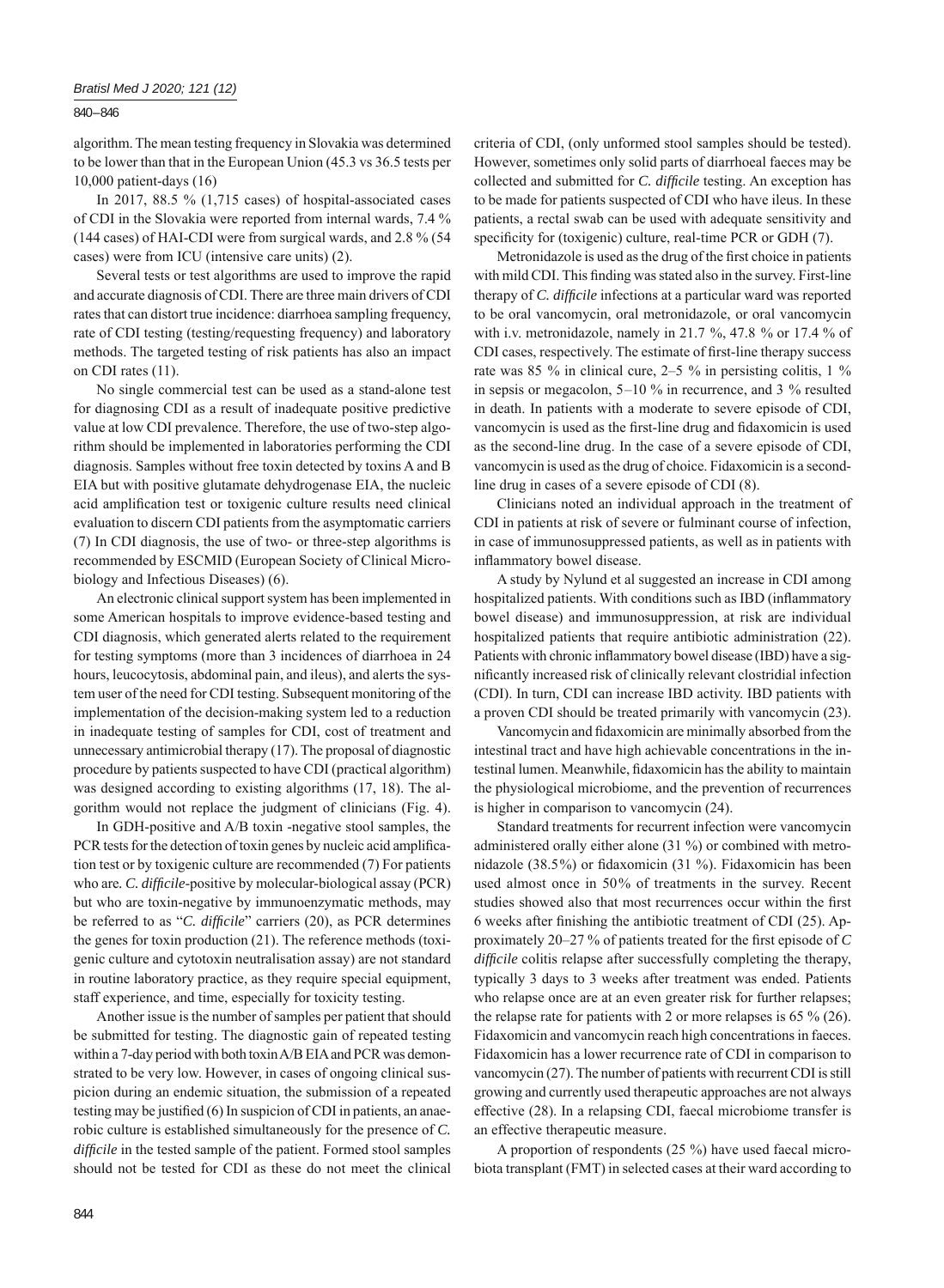the survey. The faecal microbiota transplant is a novel treatment in CDI with multiple recurrences (29)- Most recurrences, up to 25 %, occur within the first 30 days of completing the course of anti-CDI antibiotic therapy, and may arise from a resumption of the primary infection (relapse) or from a new exposure to *C. difficile* (re-infection) (6, 7).

The management of recurrent clostridial infections is very demanding and expensive, it impacts mostly elderly polymorbid patients (30). It is necessary to provide patients with timely appropriate antibiotic therapy while special attention should be paid to early selection of those who are at high risk of the disease in terms of rapid selection of the most appropriate therapy (8). In the context of CDI, there is a need for continuous awareness of the issue, as well as optimization and evaluation of diagnostic procedures and algorithms and an early onset of the treatment that can help reduce the incidence, morbidity and mortality of *C. difficile* infection (6).

## **Conclusion**

The aim of the survey was to analyse the use of recommendations for the diagnosis and treatment of CDI among clinicians from different wards. The majority of respondents (80 %) declared that they were performing tests according to the recommendations for the diagnosis and treatment of colitis caused by *Clostridium difficile*. Most of the clinicians stated that the testing results of CDI correlated in most cases with the clinical symptoms of the patients with CDI. They reported using algorithms for the diagnosis (toxin testing together with GDH screening) and treatment (80 %).

The first-line therapy of *C. difficile* infections at a particular ward was reported to be oral vancomycin (21.7%), oral metronidazole (47.8 %) or oral vancomycin with i.v. metronidazole (17.4 %).

The first-line therapy success rate estimate was 80 %, while in 15% of patients, the clinicians estimated recurrence. Vancomycin administered orally was the standard treatment for recurrent infection, either alone (31%) or combined with metronidazole (38%) or fidaxomicin (31 %). Fidaxomicin has been used in treatment management strategy in 50%. A proportion of clinicians (25 %) have used faecal microbiota transplant (FMT) in selected cases at their ward. The results of the survey showed that recommendations for diagnostic methods are in most cases implemented in the diagnosis and treatment of CDI in wards of hospitals. Our survey indicated that leading clinicians are highly aware of *C. difficile* infections, however reveals differences in diagnostic and therapeutic procedures.

## **References**

**1. Davies KA, Longshaw CM, Davis GL et al.** Underdiagnosis of *Clostridium difficile* across Europe: the European, Multicentre, Prospective, Biannual, Point-Prevalence Study of *Clostridium difficile* Infection in Hospitalised Patients with Diarrhoea (EUCLID). Lancet Infect Dis 2014; 14 (12): 1208–1219.

**2. Novak M, Mazakova I, Sadlonova V et al.** Appearance of *Clostridium difficile* infections in health care institutions in Slovakia and in the district of Martin. Acta Med Martiniana 2019; 18 (2).

**3. Novak M, Breznicky J, Kompanikova J et al.** Impact of hand hygiene knowledge on the hand hygiene compliance. Med Glas (Zenica) 2020; 17 (1): 194–199.

**4. Gateau C, Couturier J, Coia J, Barbut F.** How to: diagnose infection caused by *Clostridium difficile*. Clin Microbiol Infect 2018; 24 (5): 463–468.

**5. Murad YM, Perez J, Ybazeta G et al**. False Negative Results in *Clostridium difficile* Testing. BMC Infectious Diseases volume 16, Article number: 430 (2016).

**6. Debast MP, Bauer EJ, Kuijper SB.** European Society of Clinical Microbiology and Infectious Diseases: update of the treatment guidance document for *Clostridium difficile* infection. Clin Microbiol Infect 2014; 20 (Suppl 2): 1–26.

**7. Crobach MJT., Planche T, Eckert C et al**. European Society of Clinical Microbiology and Infectious Diseases: update of the diagnostic guidance document for *Clostridium difficile* infection. Clin Microbiol Infect 2016; 22 (Suppl 4): S63–81.

**8. Jarčuška P et al.** Odporúčaný postup diagnostiky a liečby kolitídy spôsobenej *Clostridium difficile*. Via pract 2015; Suppl 1 (12).

**9. Freeman J, Vernon J, Pilling S et al.** Five-year Pan-European, longitudinal surveillance of *Clostridium difficile* ribotype prevalence and antimicrobial resistence: the extended ClosER study. Eur J Clin Microbiol Infect Dis 2020; 39 (1): 169–177.

**10. Beneš J, Husa P, Nyč O, Polívková S.** Doporučený postup diagnostiky a léčby kolitidy vyvolané *Clostridium diffi cile*. Společnost infekčníhom lékařství 2014. https://www.infekce.cz/dpCDI14.

**11. Davies K, Perelle S, Gilbert M et al.** Production of a complete binary toxin (actin-specific ADP-ribosyltransferase) by *Clostridium difficile* CD196. Infect Immun 1997; 65: 1402–1407.

12. Bruensing et al. Management of Clostridium difficile infections at German intensive care units – results from a survey among intensivists, Z Gastroenterol 2018; 56 (6): 551–560.

**13. Bauer MP, Notermans DW, van Benthem BH et al.** *Clostridium diffi cile* infection in Europe: a hospital-based survey. Lancet 2011; 377 (9759): 63–73.

**14. Štefkovičová M, Litvová S, Mikas J et al.** Druhé bodové prevalenčné sledovanie nozokomiálnych nákaz na Slovensku ako súčasť európskeho sledovania [Second point prevalence survey of healthcare-associated infections in the Slovak Republic as a part of the european survey] Zdravotnícke Listy 2019; 7 (4).

**15. Suetens C, Latour K, Kärki T et al.** Prevalence of healthcare-associated infections, estimated incidence and composite antimicrobial resistance index in acute care hospitals and long term care facilities: results from two european point prevalence surveys, 2016 to 2017. Eurosurveillance*,* 2018; 23 (46): [online]. https://www.eurosurveillance.org/content/10.2807/1560-7917.ES.2018.23.46.1800516.

**16. Novakova E, Stefkovicova M, Kopilec MG et al.** The emergence of Clostridium difficile ribotypes 027 and 176 with a predominance of the *Clostridium difficile* ribotype 001 recognized in Slovakia following the European standardized Clostridium difficile infection surveillance of 2016. Int J Infect Dis 2020; 90: 111–115.

**17. Aitken S, Cantu S, Cortes J et al.** Assessment and Management of *Clostridioides difficile* Infections (CDI) – Adult. MD Anderson Cancer Center, Department of Clinical Effectiveness, University of Texas, 13 p. 2018.